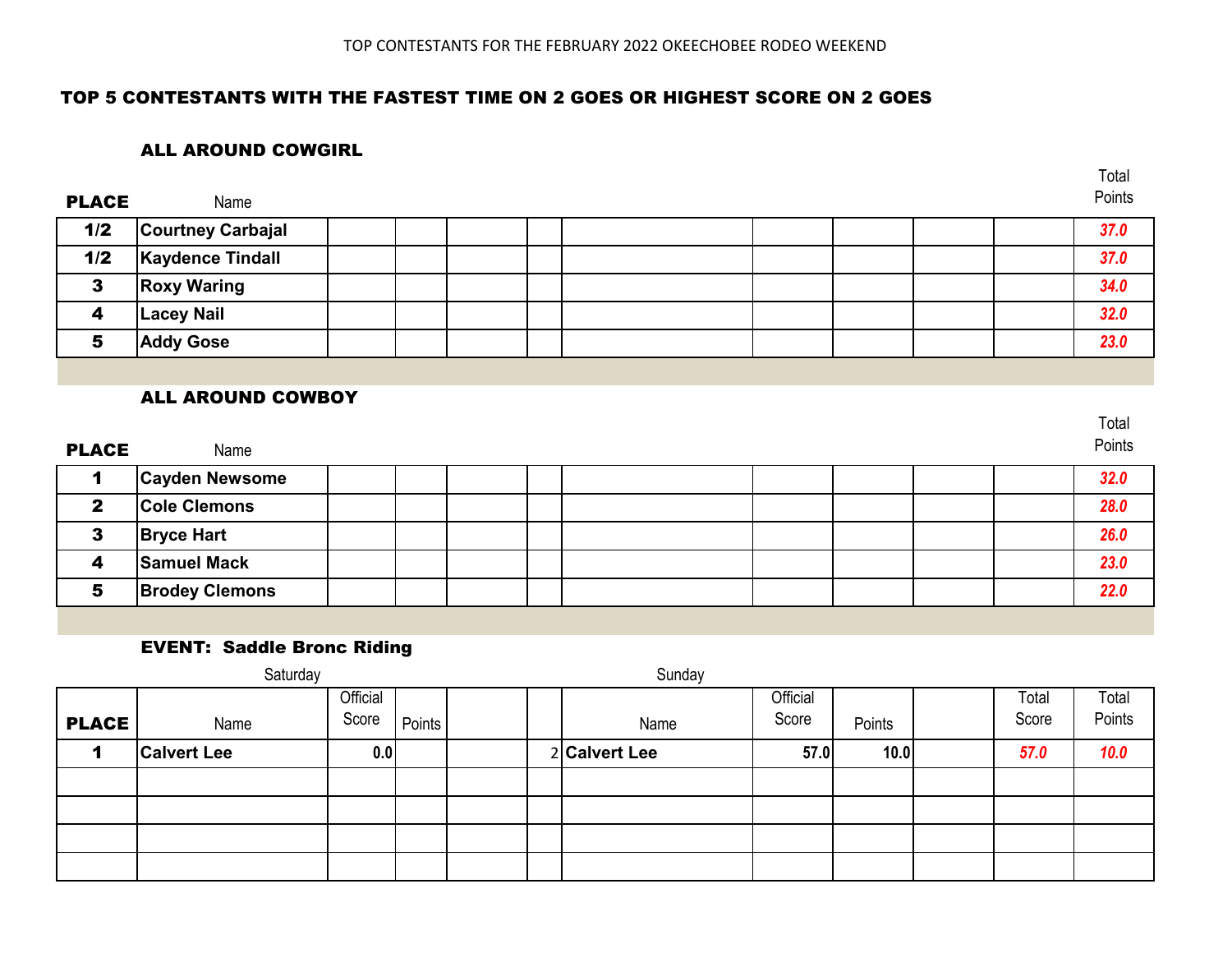#### TOP CONTESTANTS FOR THE FEBRUARY 2022 OKEECHOBEE RODEO WEEKEND

# EVENT: Goat Tying

|              | Saturday                      |                  |        | Sunday                        |                  |                  |               |                 |
|--------------|-------------------------------|------------------|--------|-------------------------------|------------------|------------------|---------------|-----------------|
| <b>PLACE</b> | Name                          | Official<br>Time | Points | Name                          | Official<br>Time | Points           | Total<br>Time | Total<br>Points |
|              | <b>Kaydence Tindall</b>       | 6.81             | 10.0   | <b>Kaydence Tindall</b>       | 7.24             | 10.0             | 14.05         | 20.0            |
| $\mathbf{2}$ | <b>Courtney Grace Stalvey</b> | 7.80             | 8.0    | <b>Courtney Grace Stalvey</b> | 7.82             | 9.0 <sub>l</sub> | 15.61         | 17.0            |
| 3            | Morgan Young                  | 8.63             | 6.0    | <b>Morgan Young</b>           | 9.39             | 5.0              | 18.02         | 11.0            |
| 4            | Lexi Woods                    | 8.87             | 4.0    | Lexi Woods                    | 9.18             | 6.0              | 18.04         | 10.0            |
| 5            | <b>Brilee Cochran</b>         | 9.43             | 1.0    | <b>Brilee Cochran</b>         | 8.84             | 8.0 <sub>1</sub> | 18.27         | 9.0             |

### EVENT: Steer Wrestling

|              | Saturday                  |                  |        |  | Sunday                    |                  |        |               |                 |
|--------------|---------------------------|------------------|--------|--|---------------------------|------------------|--------|---------------|-----------------|
| <b>PLACE</b> | Name                      | Official<br>Time | Points |  | Name                      | Official<br>Time | Points | Total<br>Time | Total<br>Points |
|              | <b>NO QUALIFIED TIMES</b> |                  |        |  | <b>NO QUALIFIED TIMES</b> |                  |        | 0.00          | 0.0             |
|              |                           |                  |        |  |                           |                  |        |               |                 |
|              |                           |                  |        |  |                           |                  |        |               |                 |
|              |                           |                  |        |  |                           |                  |        |               |                 |
|              |                           |                  |        |  |                           |                  |        |               |                 |

EVENT: Breakaway Calf Roping

|                  | Saturday                |                  |        | Sunday                  |                  |        |               |                 |
|------------------|-------------------------|------------------|--------|-------------------------|------------------|--------|---------------|-----------------|
| <b>PLACE</b>     | Name                    | Official<br>Time | Points | Name                    | Official<br>Time | Points | Total<br>Time | Total<br>Points |
|                  | <b>Addy Gose</b>        | 2.30             | 10.0   | <b>Addy Gose</b>        | 2.72             | 8.0    | 5.01          | 18.0            |
| $\mathbf{2}$     | <b>Lacey Nail</b>       | 2.50             | 9.0    | <b>Lacey Nail</b>       | 2.53             | 9.0    | 5.03          | 18.0            |
| 3                | <b>Kaydence Tindall</b> | 3.50             | 7.0    | <b>Kaydence Tindall</b> | 2.36             | 10.0   | 5.86          | 17.0            |
| $\boldsymbol{4}$ | <b>Morgan Young</b>     | 4.03             | 5.0    | <b>Morgan Young</b>     | 5.62             |        | 9.65          | 5.0             |
| 5                | <b>Leyton Watford</b>   | 120.00           |        | <b>Leyton Watford</b>   | 2.83             | 7.0    | 122.83        | 7.0             |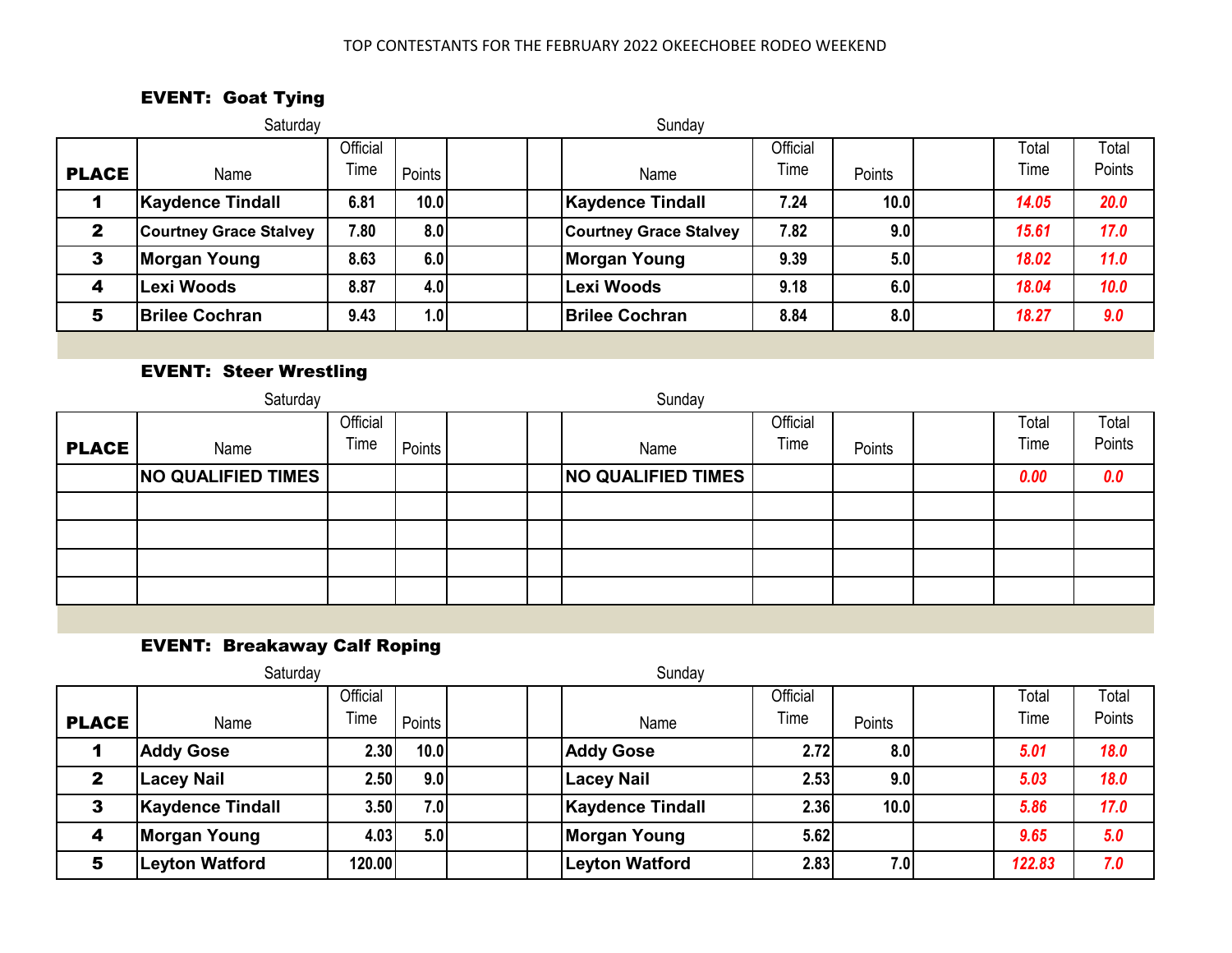### EVENT: Tie-Down Calf Roping

|                  | Saturday              |                  |        | Sunday                |                  |                  |               |                 |
|------------------|-----------------------|------------------|--------|-----------------------|------------------|------------------|---------------|-----------------|
| <b>PLACE</b>     | Name                  | Official<br>Time | Points | Name                  | Official<br>Time | Points           | Total<br>Time | Total<br>Points |
|                  | <b>Cayden Newsome</b> | 8.38             | 10.0   | <b>Cayden Newsome</b> | <b>10.70</b>     | 10.0             | 19.08         | 20.0            |
| $\mathbf{2}$     | <b>Tripp Brown</b>    | 11.84            | 6.0    | <b>Tripp Brown</b>    | 11.03            | 8.0              | 22.87         | 14.0            |
| 3                | <b>Bryce Hart</b>     | 11.30            | 7.0    | <b>Bryce Hart</b>     | <b>12.08</b>     | 7.0              | 23.38         | 14.0            |
| $\boldsymbol{4}$ | <b>Brodey Clemons</b> | 12.06            | 4.0    | <b>Brodey Clemons</b> | 14.85            | 5.0              | 26.90         | 9.0             |
| 5                | <b>Cross Fulford</b>  | 20.32            |        | <b>Cross Fulford</b>  | 10.78            | 9.0 <sub>l</sub> | 31.09         | 9.0             |

#### EVENT: Barrel Racing

|              | Saturday                  |                  |        | Sunday                    |                  |                  |               |                 |
|--------------|---------------------------|------------------|--------|---------------------------|------------------|------------------|---------------|-----------------|
| <b>PLACE</b> | Name                      | Official<br>Time | Points | Name                      | Official<br>Time | Points           | Total<br>Time | Total<br>Points |
|              | <b>Roxy Waring</b>        | 16.392           | 9.0    | <b>Roxy Waring</b>        | 16.598           | 7.0              | 32.990        | 16.0            |
| $\mathbf{2}$ | <b>Maci McDonald</b>      | 16.695           | 7.0    | <b>Maci McDonald</b>      | 16.453           | 8.0              | 33.148        | 15.0            |
| 3            | <b>Shaeley Jenkins</b>    | 16.904           | 5.0    | <b>Shaeley Jenkins</b>    | 16.324           | 9.0 <sub>l</sub> | 33.228        | 14.0            |
| 4            | <b>Ava Grayce Sanders</b> | 16.198           | 10.0   | <b>Ava Grayce Sanders</b> | 17.151           |                  | 33.349        | 10.0            |
| 5            | <b>Emma Hite</b>          | 17.167           | 3.0    | <b>Emma Hite</b>          | 17.123           | 1.0l             | 34.290        | 4.0             |

### EVENT: Team Roping - Headers

|              | Saturday                 |          |        |  | Sunday                   |          |                  |       |        |
|--------------|--------------------------|----------|--------|--|--------------------------|----------|------------------|-------|--------|
|              |                          | Official |        |  |                          | Official |                  | Total | Total  |
| <b>PLACE</b> | Name                     | Time     | Points |  | Name                     | Time     | Points           | Time  | Points |
|              | <b>Owen Clemons</b>      | 8.33     | 9.0    |  | <b>Owen Clemons</b>      | 5.36     | 10.0             | 13.69 | 19.0   |
| $\mathbf{2}$ | <b>Courtney Carbajal</b> | 7.61     | 10.0   |  | <b>Courtney Carbajal</b> | 8.17     | 8.0              | 15.78 | 18.0   |
| 3            | <b>Cayden Newsome</b>    | 21.71    | 5.0    |  | <b>Cayden Newsome</b>    | 11.45    | 7.0 <sub>1</sub> | 33.16 | 12.0   |
| 4            | <b>Brodey Clemons</b>    | 29.72    | 4.0    |  | <b>Brodey Clemons</b>    | 6.39     | 9.0 <sub>l</sub> | 36.11 | 13.0   |
| 5            | <b>Lacey Nail</b>        | 14.88    | 8.0    |  | <b>Lacey Nail</b>        | 23.66    | 6.0              | 38.54 | 14.0   |